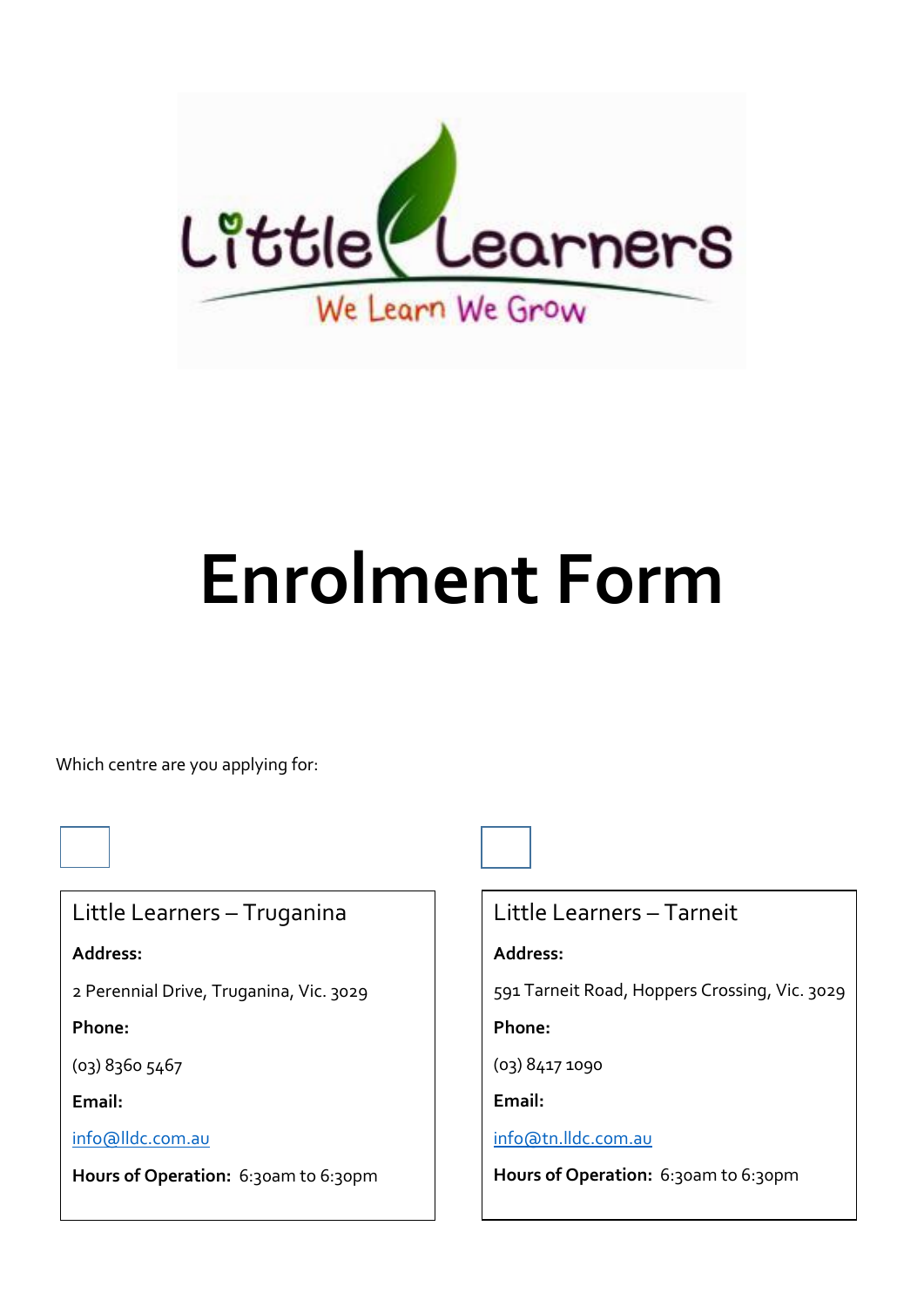In regards to your application to enrol your child at the Little Learners Day Care Centre, Early Childhood Education and Care Service, you need:

To finalise your child's application to enrol we are required to sight the following:

- 1. A birth certificate
- 2. Proof of address
- 3. Proof that your child's immunisations are up to date for their age. (NOT THE GREEN BOOK)

Evidence of up to date immunisation must be provided prior to your child commencing at our service.

An **Immunisation History Statement** from the Australian Childhood Immunisation Register can be used as evidence of up to date vaccination. An **Immunisation Status Certificate** from a medical doctor or a local council immunisation service may also be used.

Other immunisation records, such as 'homeopathic immunisation' or a statutory declaration from you are not acceptable.

Immunisation History Statements are available on request at any time by contacting Medicare:

- By telephone on 1800 653 809
- By email on acir@medicareaustralia.gov.au
- Online at www.humanservices.gov.au/customer/services/medicare/medicare-online-accounts
- In person at your local Medicare service centre.

If you are experiencing difficulties accessing vaccinations or required related documents, please contact us for assistance as soon as you are able. In some cases children can commence at the service while the required documents are obtained.

### **Please complete a separate form for each child.**

This Enrolment Form is about your child and your family. It is important that we have up to date information, so that we can provide individual care and support for the child. Each child is individual, and has different needs, routines and cultures.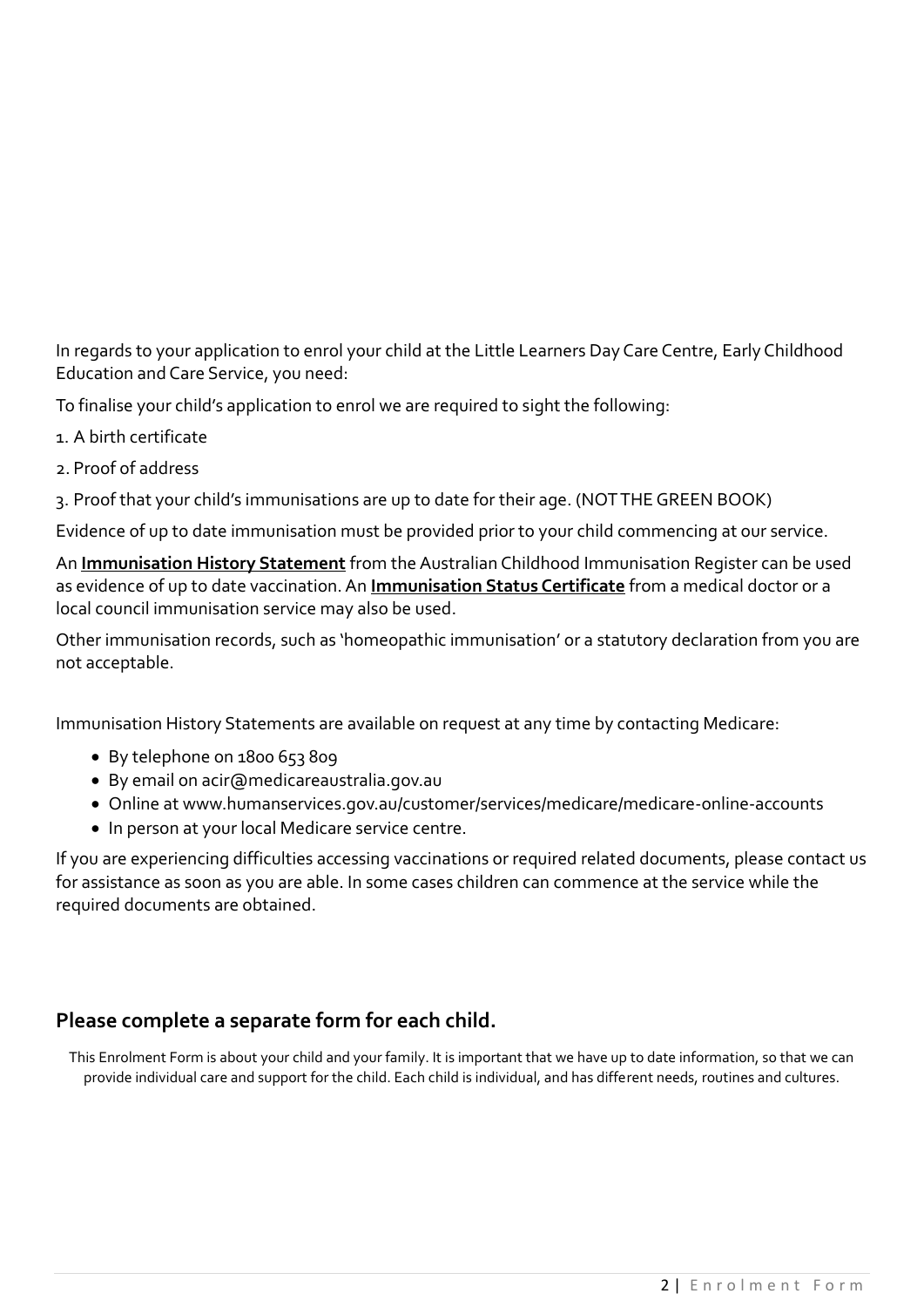| <b>HAVE YOU COMPLETED THE CHILD CARE SUBSIDY ASSESSMENT?</b> (Please circle)                                                                                                                                                                   | No<br>Yes                                                                                                    |
|------------------------------------------------------------------------------------------------------------------------------------------------------------------------------------------------------------------------------------------------|--------------------------------------------------------------------------------------------------------------|
| Which type of Arrangement are you claiming regarding the Child Care Subsidy:                                                                                                                                                                   |                                                                                                              |
| Compliant Written Arrangements (CWA) for eligible families claiming Child Care Subsidy                                                                                                                                                         |                                                                                                              |
|                                                                                                                                                                                                                                                | Relevant Arrangements (RA) for families who are not eligible or will not be claiming the Child Care Subsidy. |
| 12hr Session \$120.00 per day<br>10hr Session \$119.00 per day<br>*** A 15-minute grace period applies before and after these times.<br>*** A \$20 early drop off /late pickup fee will automatically be charged outside of each grace period. | (7.30am - 5.30pm.) *** applies to 10hr session only                                                          |
| <b>Child's Details</b>                                                                                                                                                                                                                         |                                                                                                              |
|                                                                                                                                                                                                                                                |                                                                                                              |
|                                                                                                                                                                                                                                                |                                                                                                              |
|                                                                                                                                                                                                                                                | Gender:<br>Male<br>Female                                                                                    |
| Date of birth:                                                                                                                                                                                                                                 | <b>CRN:</b>                                                                                                  |
| <b>Child's Address</b>                                                                                                                                                                                                                         |                                                                                                              |
|                                                                                                                                                                                                                                                |                                                                                                              |
|                                                                                                                                                                                                                                                | Post code                                                                                                    |
| Is your child of Aboriginal or Torres Strait Islander background?                                                                                                                                                                              |                                                                                                              |
| Not Indigenous<br>Aboriginal                                                                                                                                                                                                                   | <b>Torres Strait Islander</b><br><b>Both</b>                                                                 |
| <b>Days Required</b>                                                                                                                                                                                                                           |                                                                                                              |
| Thu<br>Wed<br>Fri<br>Mon<br>Tue                                                                                                                                                                                                                | Preferred Start Date:                                                                                        |
| <b>Cultural Background</b>                                                                                                                                                                                                                     |                                                                                                              |
|                                                                                                                                                                                                                                                |                                                                                                              |
|                                                                                                                                                                                                                                                | Does your child understand English? : Yes                                                                    |
| <b>Living and Care Arrangements</b>                                                                                                                                                                                                            |                                                                                                              |
| No<br>Yes                                                                                                                                                                                                                                      | Are there any Court Orders or other Directives in place that name your child?                                |
| No<br>Yes                                                                                                                                                                                                                                      | Are there any applications before the court that are ongoing, and relate to parenting                        |
| issues regarding the child?                                                                                                                                                                                                                    |                                                                                                              |
| No<br>Are the parents / guardians of the child separated?<br>Yes                                                                                                                                                                               |                                                                                                              |
| No<br>Yes                                                                                                                                                                                                                                      | Does anyone else have parental responsibility for the child, either day to day, or in relation               |
|                                                                                                                                                                                                                                                | to long term issues, whether they live with, or have contact with the child or not?                          |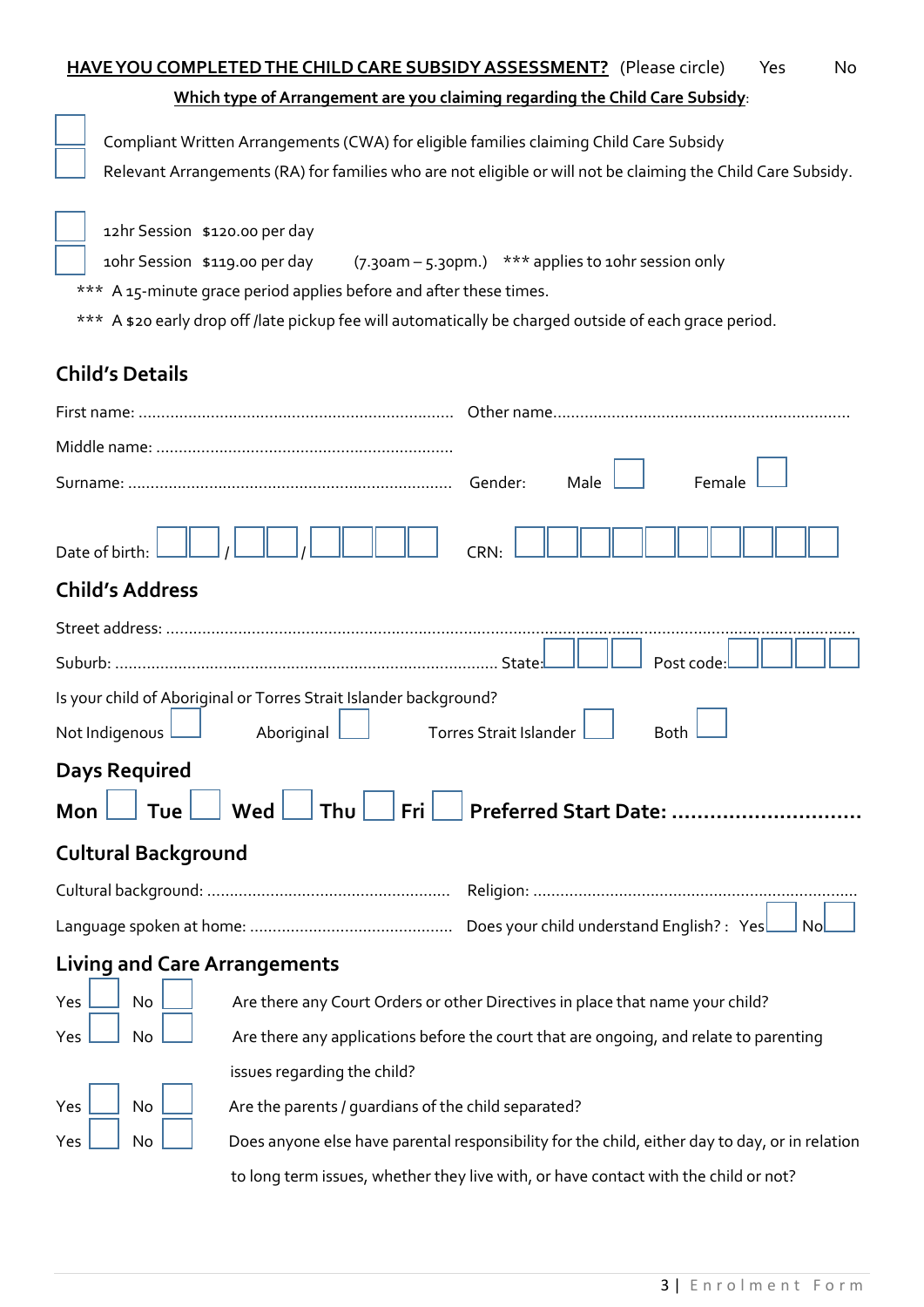## **Immunisation**

|                         | As of the 1 <sup>st</sup> January 2016, all children attending Childcare are required to be fully immunised in accordance with the<br>Victorian Government Immunisation Legislation, named 'No Jab, No Play'.           |             |                                                |                                                                                 |
|-------------------------|-------------------------------------------------------------------------------------------------------------------------------------------------------------------------------------------------------------------------|-------------|------------------------------------------------|---------------------------------------------------------------------------------|
|                         | Is your child fully vaccinated for their age?<br>Yes                                                                                                                                                                    | No          |                                                |                                                                                 |
|                         | Proof of Immunisation is required prior to booking confirmation.                                                                                                                                                        |             |                                                |                                                                                 |
|                         | Immunisation History Statement provided<br>Yes                                                                                                                                                                          | No          |                                                |                                                                                 |
|                         | Immunisation History Statements are available on request at any time by contacting Medicare:                                                                                                                            |             |                                                |                                                                                 |
| $\bullet$<br>my.gov.au  | By telephone on 1800 653 809<br>By email on acir@medicareaustralia.gov.au<br>Online at www.humanservices.gov.au/customer/services/medicare/medicare-online-accounts<br>In person at your local Medicare service centre. |             |                                                |                                                                                 |
|                         | Please see example of Immunisation Statement below                                                                                                                                                                      |             |                                                |                                                                                 |
|                         |                                                                                                                                                                                                                         |             |                                                | <b>Australian Government</b><br><b>Department of Human Services</b><br>medicare |
| As at:                  | <b>Immunisation history statement</b>                                                                                                                                                                                   |             |                                                |                                                                                 |
| For:                    |                                                                                                                                                                                                                         |             |                                                |                                                                                 |
| Date of birth:          |                                                                                                                                                                                                                         |             |                                                |                                                                                 |
|                         | Immunisation status: up to date                                                                                                                                                                                         |             |                                                |                                                                                 |
| <b>Schedule</b>         | Immunisation                                                                                                                                                                                                            | Date given  | <b>Brand name given</b>                        | <b>Provider type</b>                                                            |
| 2 months                | Diphtheria Tetanus Pertussis Hepatitis B<br>Polio Hib<br>Pneumococcal<br><b>Rotavirus</b>                                                                                                                               | 03 May 2014 | <b>Infanrix Hexa</b><br>Prevenar 13<br>RotaTeq | GP                                                                              |
| 4 months                | Diphtheria Tetanus Pertussis Hepatitis B<br>Polio Hib<br>Pneumococcal<br><b>Rotavirus</b>                                                                                                                               | 25 Jun 2014 | <b>Infanrix Hexa</b><br>Prevenar 13<br>RotaTeg | GP                                                                              |
| 6 months                | Diphtheria Tetanus Pertussis Hepatitis B<br>Polio Hib<br>Pneumococcal<br>Rotavirus                                                                                                                                      | 06 Oct 2014 | <b>Infanrix Hexa</b><br>Prevenar 13<br>RotaTeq | GP                                                                              |
| 12 months               | Meningococcal C Hib<br><b>Measles Mumps Rubella</b>                                                                                                                                                                     | 01 Apr 2015 | Menitorix<br>MMR II                            | GP                                                                              |
| 18 months               | Measles Mumps Rubella Varicella                                                                                                                                                                                         | 24 Sep 2015 | Priorix-Tetra                                  | GP                                                                              |
| Other                   | Influenza                                                                                                                                                                                                               | 25 Jun 2015 | Vaxigrip Junior                                | GP                                                                              |
| Next immunisation/s due | Diphtheria Tetanus Pertussis                                                                                                                                                                                            |             |                                                | Date due<br>22 Mar 2018                                                         |
|                         |                                                                                                                                                                                                                         | Page 1 of 3 |                                                |                                                                                 |

**Office use only:** I declare that I have sighted the Immunisation History Statement:

Name: …………………..…………………………………………………………………….. Date: …………………………………….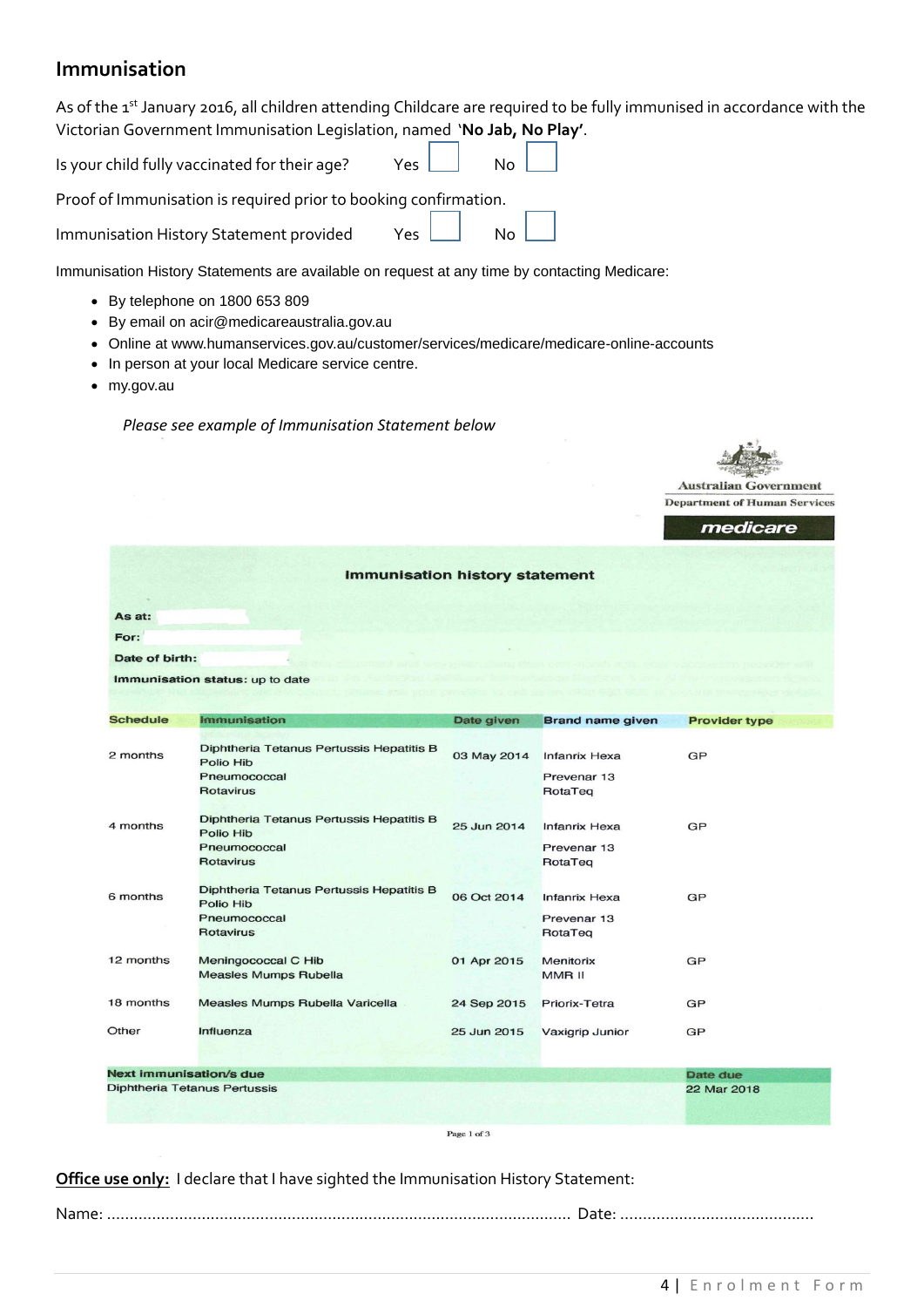## **Child's Information**

|                                                                                                   | Toileting. Is your child: Toilet trained? Toilet training? Using nappies? |
|---------------------------------------------------------------------------------------------------|---------------------------------------------------------------------------|
|                                                                                                   |                                                                           |
| Please provide detailed information which will assist us to support your child in their toileting |                                                                           |
|                                                                                                   |                                                                           |

## **Sleeping and Resting**

Please provide detailed information indicating your child's sleep routines, and any information which may help us to assist with your child's sleep / rest times.

| Does your child have a comforter? Yes<br>No <sub>l</sub>                                                                 |
|--------------------------------------------------------------------------------------------------------------------------|
| If your child has a favourite sleep blanket or sleep comforter, please bring this in, to assist in your child's sleeping |
| <b>Meals</b>                                                                                                             |
| Is your child currently on: Solids Breast milk Formula Milk Milk Bottle                                                  |
|                                                                                                                          |
| Does he/she have reflux? Yes<br>Does he/she like to be nursed while bottle feeding? Yes<br>$\mathsf{No}$                 |
| Does your child feed themselves? Yes $\lfloor$<br>$\Box$ Needs help<br>No                                                |
| Details:                                                                                                                 |
| Other                                                                                                                    |

Please provide any relevant information, which may assist our Educators in understanding your child:

**Any information you share with us will contribute to your child's learning, and experiences at our centre.**

| Dietary Requirements - Cultural or Medical (NOT FOOD PREFERENCES)                                   |  |  |
|-----------------------------------------------------------------------------------------------------|--|--|
| Does your child have any specific dietary requirements or restrictions? $\Box$ No $\Box$ Yes $\Box$ |  |  |

Details:

If you answered yes, please see the Centre Director for a Dietary Requirement Management Plan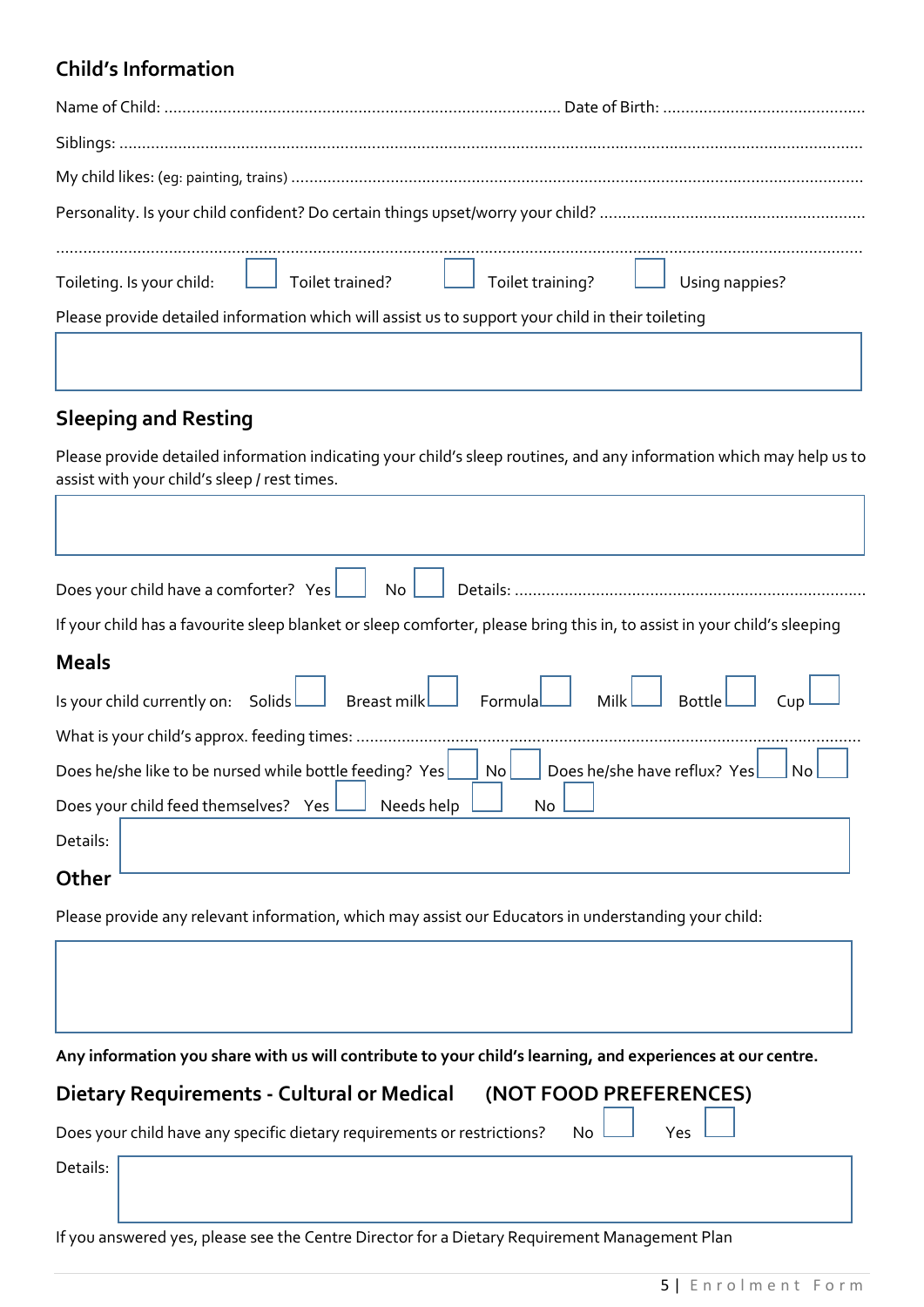## **Medical Conditions**

Has your child ever been diagnosed with:

| Anaphylaxis, or being at risk of anaphylaxis?                                       |
|-------------------------------------------------------------------------------------|
| Details:<br>Yes<br>No<br><u> 1980 - Jan Stein Stein, fransk politiker (d. 1980)</u> |
| Asthma?                                                                             |
| Yes<br>Details:<br>No                                                               |
| Diabetes?                                                                           |
| Yes<br>Details:<br>No                                                               |
| Epilepsy?                                                                           |
| Yes<br>No<br>Details:                                                               |
| Allergy or intolerance?                                                             |
| Details:<br>Yes<br>No                                                               |
| <b>Other Health / Medical condition?</b>                                            |
| Details:<br>Yes<br>No                                                               |
| Is your child Undergoing Assessment?                                                |
| Yes<br><b>No</b><br>Details:                                                        |

If you answered yes to any of the above, please see the Centre Director for a Medical Management Plan to be completed. You will also be asked to provide an Action Plan and/or relevant documentation, from your Doctor.

## **Medicare**

| <b>Child's Medicare No:</b> |  |  |  |  |  |  |
|-----------------------------|--|--|--|--|--|--|
|                             |  |  |  |  |  |  |

## **Doctor**

## **Birth Certificate**

Please provide your child's Original Birth Certificate, Australian Citizenship Certificate, or Passport

**Office use only:** I declare that I have sighted the original Birth Certificate.

Name: ………………………………………………………………………..……… Date: ………………………………………………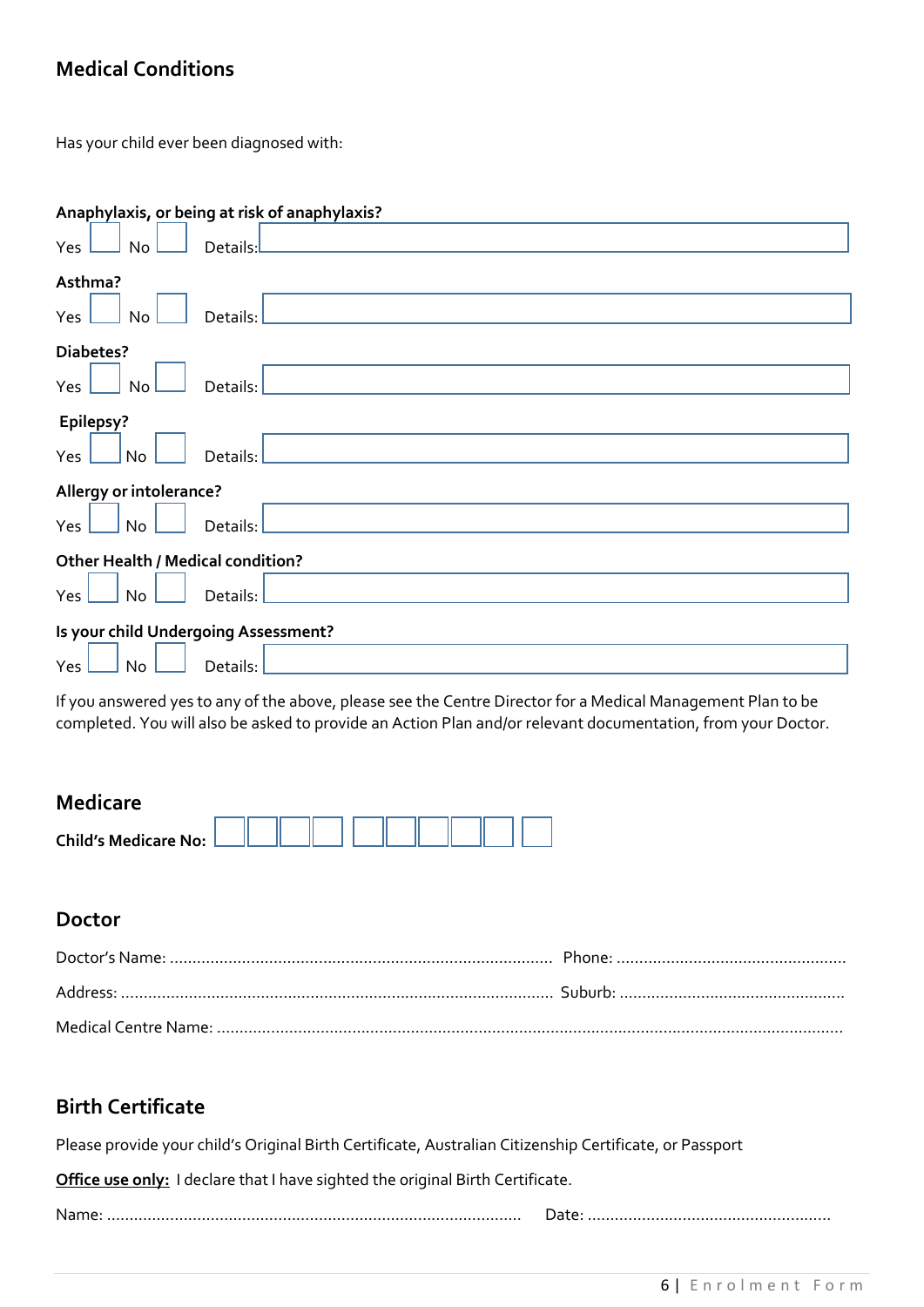## **Family Details**

| <b>Primary Account Holder</b> (This is the person registered for Child Care Subsidy - CCS, where applicable.)                        |
|--------------------------------------------------------------------------------------------------------------------------------------|
| Guardian<br>Parent                                                                                                                   |
|                                                                                                                                      |
| <b>Home Address:</b>                                                                                                                 |
|                                                                                                                                      |
| Post code:                                                                                                                           |
| <b>Postal Address - If different</b>                                                                                                 |
|                                                                                                                                      |
| Post code:                                                                                                                           |
|                                                                                                                                      |
| Email:                                                                                                                               |
| Male<br>Female<br>Date of Birth:<br>CRN:                                                                                             |
| <b>Work Details:</b>                                                                                                                 |
|                                                                                                                                      |
|                                                                                                                                      |
| <b>Secondary Account Holder</b> (This person would be Parent, Guardian, person with parental responsibilities)<br>Guardian<br>Parent |
|                                                                                                                                      |
| <b>Home Address:</b>                                                                                                                 |
|                                                                                                                                      |
| Post code                                                                                                                            |
| <b>Postal Address - If different</b>                                                                                                 |
|                                                                                                                                      |
| Post code                                                                                                                            |
|                                                                                                                                      |
| Email:                                                                                                                               |
| Male<br>Female<br>Date of Birth:<br><b>CRN</b><br><b>Work Details:</b>                                                               |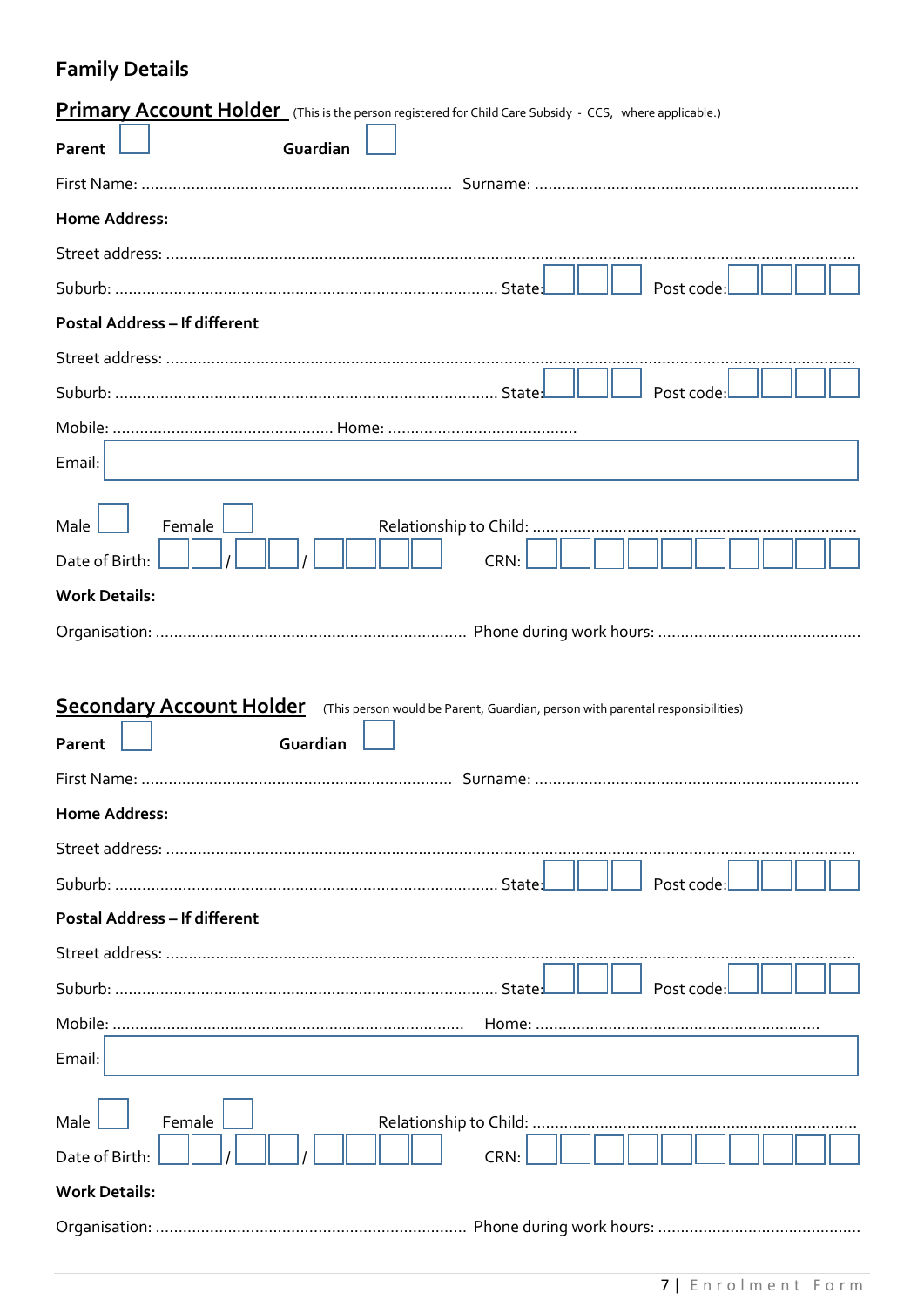## **Emergency Contacts – Other than parent / guardian (At least 2 contacts needed)**

In the unlikely event of an Emergency, please nominate the people you would like us to contact. You may also nominate people who you would like to pick your child up, from the centre. Photo ID will be required.

Please notify us of any changes to these details. It is important to maintain up to date information at all times, so that we can provide the best care for your child.

| <b>Emergency Contact No 1 (Not Parent)</b>                                                             |
|--------------------------------------------------------------------------------------------------------|
|                                                                                                        |
| <b>Home Address:</b>                                                                                   |
|                                                                                                        |
| Post code:                                                                                             |
|                                                                                                        |
| Male<br>Female                                                                                         |
| This person is over 18, and is authorised to collect my child from the centre.                         |
| This person is authorised to consent to medical treatment, and can sign incident reports for my child. |
| This person can authorise excursions for my child.                                                     |
| <b>Emergency Contact No 2 (Not Parent)</b>                                                             |
|                                                                                                        |
| <b>Home Address:</b>                                                                                   |
|                                                                                                        |
| Post code:                                                                                             |
|                                                                                                        |
| Male<br>Female                                                                                         |
| This person is over 18, and is authorised to collect my child from the centre.                         |
| This person is authorised to consent to medical treatment, and can sign incident reports for my child. |
| This person can authorise excursions for my child.                                                     |
| Emergency Contact No 3 (Not Parent)                                                                    |
|                                                                                                        |
| <b>Home Address:</b>                                                                                   |
|                                                                                                        |
| Post code:                                                                                             |
|                                                                                                        |
| Male<br>Female                                                                                         |
| This person is over 18, and is authorised to collect my child from the centre.                         |
| This person is authorised to consent to medical treatment, and can sign incident reports for my child. |
| This person can authorise excursions for my child.                                                     |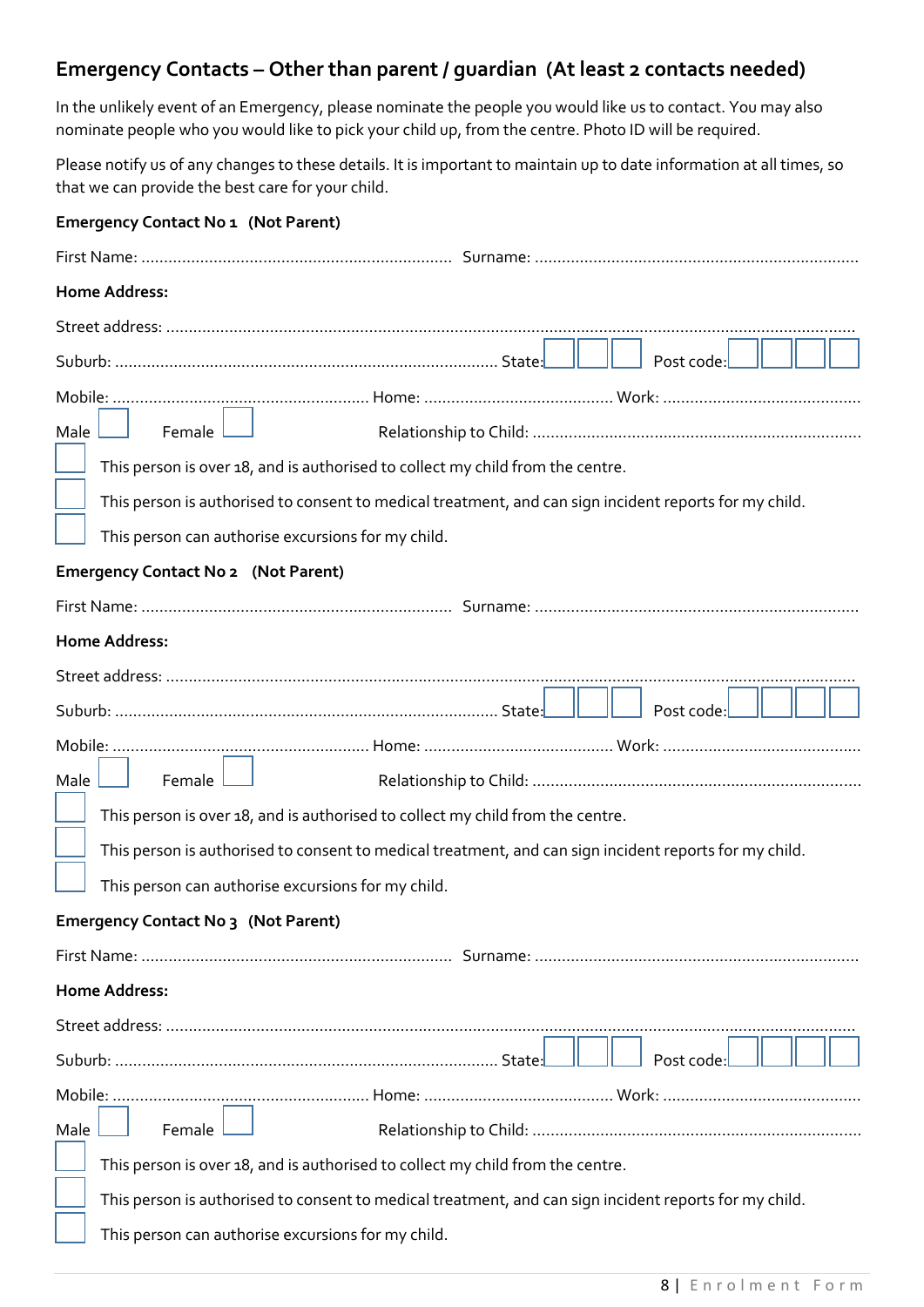## **Emergency Contacts – Other than parent / guardian (At least 2 contacts needed)**

In the unlikely event of an Emergency, please nominate the people you would like us to contact. You may also nominate people who you would like to pick your child up, from the centre. Photo ID will be required.

Please notify us of any changes to these details. It is important to maintain up to date information at all times, so that we can provide the best care for your child.

| <b>Emergency Contact No 1 (Not Parent)</b>                                                             |
|--------------------------------------------------------------------------------------------------------|
|                                                                                                        |
| <b>Home Address:</b>                                                                                   |
|                                                                                                        |
| Post code:                                                                                             |
|                                                                                                        |
| Male<br>Female                                                                                         |
| This person is over 18, and is authorised to collect my child from the centre.                         |
| This person is authorised to consent to medical treatment, and can sign incident reports for my child. |
| This person can authorise excursions for my child.                                                     |
| <b>Emergency Contact No 2 (Not Parent)</b>                                                             |
|                                                                                                        |
| <b>Home Address:</b>                                                                                   |
|                                                                                                        |
| Post code:                                                                                             |
|                                                                                                        |
| Male<br>Female                                                                                         |
| This person is over 18, and is authorised to collect my child from the centre.                         |
| This person is authorised to consent to medical treatment, and can sign incident reports for my child. |
| This person can authorise excursions for my child.                                                     |
| Emergency Contact No 3 (Not Parent)                                                                    |
|                                                                                                        |
| <b>Home Address:</b>                                                                                   |
|                                                                                                        |
| Post code:                                                                                             |
|                                                                                                        |
| Male<br>Female                                                                                         |
| This person is over 18, and is authorised to collect my child from the centre.                         |
| This person is authorised to consent to medical treatment, and can sign incident reports for my child. |
| This person can authorise excursions for my child.                                                     |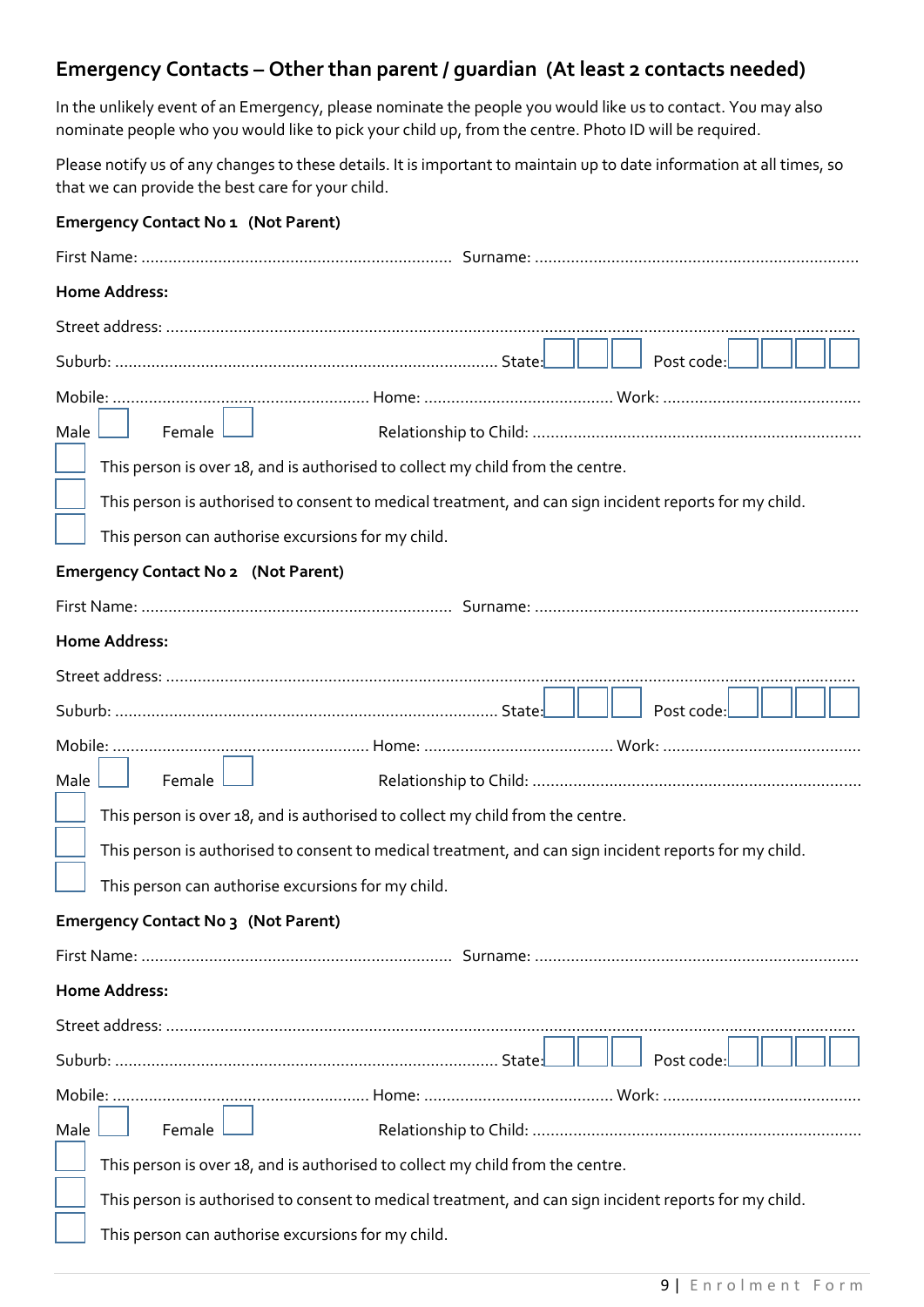## **Terms of Agreement / Consent**

**I ………………………………………….……….…… give Little Learners Day Care Centre (LLDC) the authority to:**

- Apply Sunscreen to my child in accordance with the recommendations from the Anti-Cancer Council of Victoria.
- Observe my child, to assist in developing an appropriate Educational Program.
- Take photos of my child, to be used in conjunction with providing programs to assist in the development of my child
- Allow my child to participate in Emergency Evacuation Drills.
- Allow the appropriate Nominated Contacts to collect my child from the childcare centre.
- Seek appropriate Medical treatment from a registered Medical Practitioner, Hospital or Ambulance Service.
- Transport my child by an Ambulance, in the event my child requires medical treatment.
- I agree to pay all / any medical transport costs incurred.

#### **I understand that:**

- I must keep **LLDC** informed of any changes to my child's, or family details.
- I must notify **LLDC** if my child has been unwell, or has been given any Medication before attending care for the day.
- I must notify **LLDC** of any illness / infectious disease contracted by my child.
- My child is unable to attend while ill. **LLDC** reserves the right to exclude the child, in accordance with the 'Staying Healthy in Childcare' recommendations.
- My child must wear a hat at all times, as per the **LLDC** policy (Hat provided by **LLDC** if child is over 1 yr old)
- I must abide by all policies of **LLDC**, relevant to my child.
- 2 weeks written notice is required for the intention to cancel my child.
- **LLDC** will only use or disclose my personal information, for the purpose it was intended.
- Personal information of parents, guardians, and children, may be disclosed, for the purpose of providing early childhood education and care services, information relevant for advocating the wellbeing, protection, and development of the child. (Parent permission may be required for external services)

|  | Primary Account Holder |  |
|--|------------------------|--|
|--|------------------------|--|

Name: …………………………………………………………………………………..…. Signature: …………………………....................................………………… Date: ………………………………………………………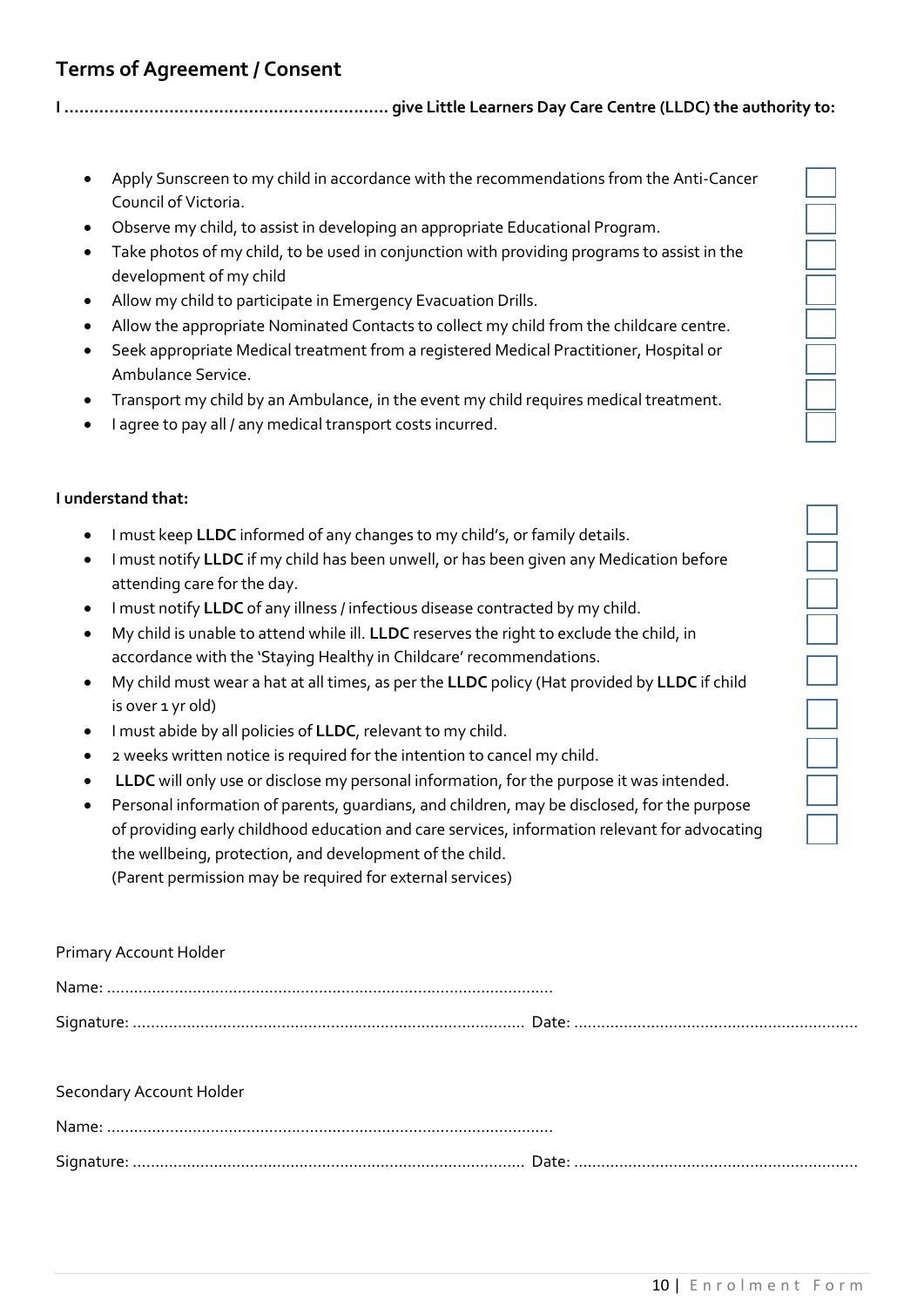#### **Orientation**

• It is our recommendation that all children attend at least 2 Orientation visits, prior to their booked days, to ensure that children, families and Educators are able to begin to develop a relationship with the child and parent/s. These are usually a 1 hr session. This time is also used to communicate with parents, regarding the needs of the child, and how we can provide the best care possible, for the benefit of the individual child.

#### **Payments and Fees:**

- A Non Refundable booking fee of \$100.00 per family to be paid when you submit your child's enrolment forms. This is to help support the administration costs of the enrolment.
- Fees are payable 2 weeks in advance at all times, (3 weeks in advance if opting to pay fortnightly) (Current week plus 2 weeks) as per Direct Debit terms, which is inclusive of **LLDC**'s fee policy.

\*\* Cancellation of care may occur, if fees are in arrears. \*\*

- In the event that CCS has not been approved prior to the child's first date of attendance, the parent will be charged full fees until the formal approval has been sent though to **LLDC.**
- Fees will apply for all booked days that the child does not attend due to illness, holidays or Public Holidays.

(**LLDC** does not operate on Weekend and Public Holidays.)

• **A late fee of \$20.00 (up to, and Inclusive of the first 15 minutes.) and then \$2 per min after this time, will be charged for children who have not been collected by closing time.**

#### **LLDC Direct Debit Terms:**

• All accounts are to be paid via the Debit Success accounts system, as per **LLDC**'s policy

#### **If your Direct Debit declines, there will be a \$20 administration fee charged by LLDC.**

• **I understand that I will be charged a \$20 fee by LLDC if my Direct Debit is declined. \*\*Please note that you will also be charged a fee from Debit Success\*\***

If you child does not attend care on their last booked day / days, CCS cannot be applied to your account for those days. This is in accordance with Federal Government policy. In accordance with this policy, account holders will be charged full price for these days by **LLDC.**

\*\* Little Learners Day Care Centre reserves the right to adjust childcare fees. \*\*

| Primary Account Holder   |  |
|--------------------------|--|
|                          |  |
|                          |  |
| Secondary Account Holder |  |
|                          |  |
|                          |  |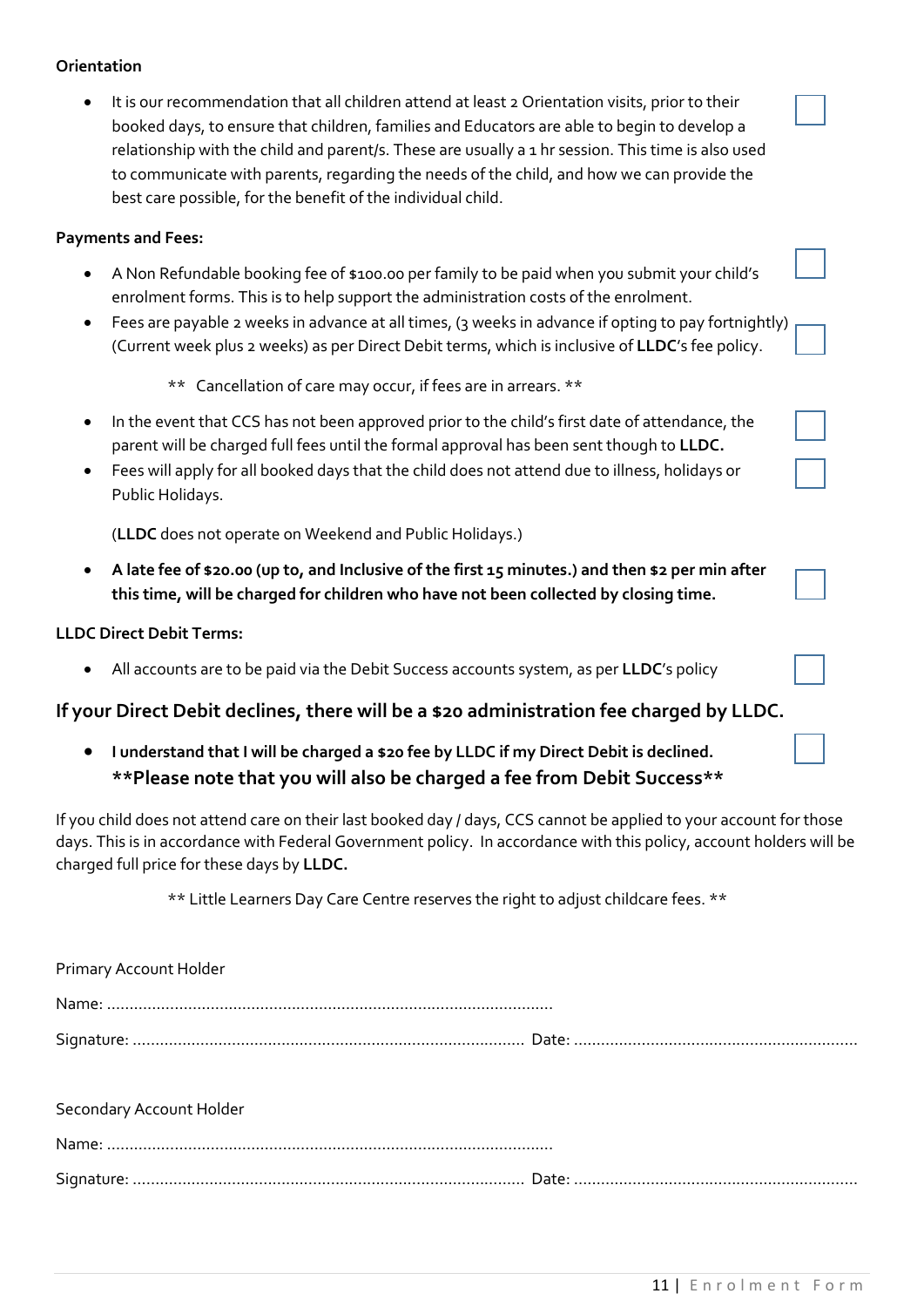## Family Code of Conduct

#### **Family Code of Conduct Agreement**

By reading and signing this form, you agree to follow Little Learners Day Care Centre code of conduct, while accessing the Centre's services.

#### **Families Will:**

- Treat all children at the service equally and respectfully.
- Treat all staff at the service equally and respectfully.
- Report any suspicions Management or Senior staff member on duty when at the service.
- Respect the rights', dignity and worth of every person, regardless of their abilities, gender, religion or cultural background.
- Respect the decision of the employees and teach children to do likewise.
- Focus on encouraging children's efforts and learning.
- Support all efforts to remove any form of abuse in the service and encourage a safe and supportive service environment.
- Not consume alcohol or use illicit substances while on the service's premises and will not come to the service while under the influence of alcohol or illicit substances.
- Not smoke on the services premises (including carpark)

#### **In relation to children, you will support and encourage your child to:**

- Respect other children and adults at LLDCC.
- Cooperate and will follow our classroom rules/limits.
- Listen to our Educators instructions and follow them.
- Control our temper and talk to an educator if we are feeling upset.
- Have a say in what activities we are involved in.
- Speak to an educator if we are worried or concerned about something.
- Not bully other children.
- Tell an educator if we see a child bullying another child.
- We will raise any issues or concerns with educators or the Nominated Supervisor
- We will respect the decisions of the Service's staff and teach children to do likewise

Date…………………………………………………………… Family Name:………………………………………………………………………………………………………………. Signature…………………………………………………………………………………………………………………….

**\*NB: While only one signature is required, all family members need to adhere to LLDCC 'Code of Conduct'.**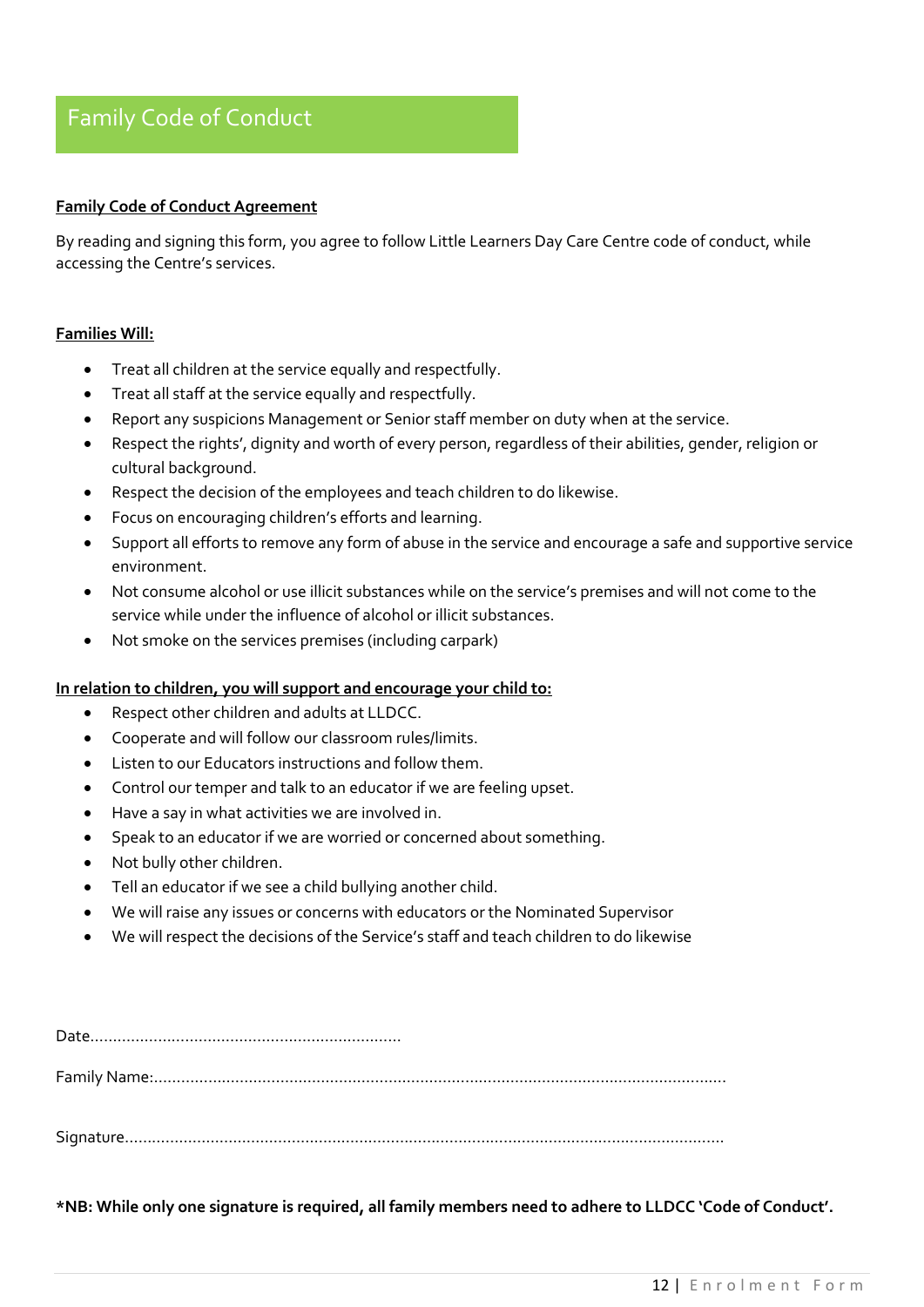

Direct Debit Request - Authorisation Form

| <b>Customer Details</b>                                              |                                                                                                                                             |
|----------------------------------------------------------------------|---------------------------------------------------------------------------------------------------------------------------------------------|
| First Name:                                                          | Surname:                                                                                                                                    |
| Phone:                                                               | Mobile:                                                                                                                                     |
|                                                                      |                                                                                                                                             |
| Date of Birth:                                                       |                                                                                                                                             |
| Address:                                                             |                                                                                                                                             |
| Suburb:<br>State:                                                    | Postcode:                                                                                                                                   |
| Phone Number:                                                        | <b>Email Address:</b>                                                                                                                       |
| Select from the Following                                            |                                                                                                                                             |
| New Account                                                          | <b>Change Account Details</b>                                                                                                               |
| Payment Details                                                      |                                                                                                                                             |
|                                                                      |                                                                                                                                             |
|                                                                      |                                                                                                                                             |
| 2.35%<br>Surcharge:<br>Visa/MasterCard:                              | \$0.88<br>\$2.20<br>Admin Fee:<br><b>Bank Account:</b>                                                                                      |
| Payment frequency:<br>Weekly (default)                               | Fortnightly<br>Day of the week:                                                                                                             |
|                                                                      |                                                                                                                                             |
|                                                                      |                                                                                                                                             |
| <b>First Payment Date:</b>                                           |                                                                                                                                             |
| Direct Debit from Bank Account, Building Society Or Credit Union     |                                                                                                                                             |
| Details of the Account to be debited (All Details must be supplied): |                                                                                                                                             |
| Account Name:                                                        | I/We authorise Debitsuccess Pty Ltd, ABN 095 551 581,<br>APCA User ID Number 184534 to debit my/our account at                              |
| <b>BSB Number:</b>                                                   | the Financial Institution identified here through the Bulk<br><b>DIRECT</b><br>DEBIT<br>Electronic Clearing System (BECS).                  |
| Account Number:                                                      |                                                                                                                                             |
| Credit Card                                                          |                                                                                                                                             |
| Visa<br>Please charge my payments to my:                             | MasterCard                                                                                                                                  |
| Card number:                                                         | .                                                                                                                                           |
|                                                                      |                                                                                                                                             |
| Name on Card:<br>Expiry Date:                                        |                                                                                                                                             |
| Signature                                                            |                                                                                                                                             |
| Agreement, and I/we have read and understood the same.               | This Authorisation is to remain in force in accordance with the Terms and Conditions on this Direct Debit Request, the provided DDR Service |
| Authorising Signature (s)                                            | Date                                                                                                                                        |
|                                                                      | $\mathcal{L}$ and $\mathcal{L}$                                                                                                             |
|                                                                      |                                                                                                                                             |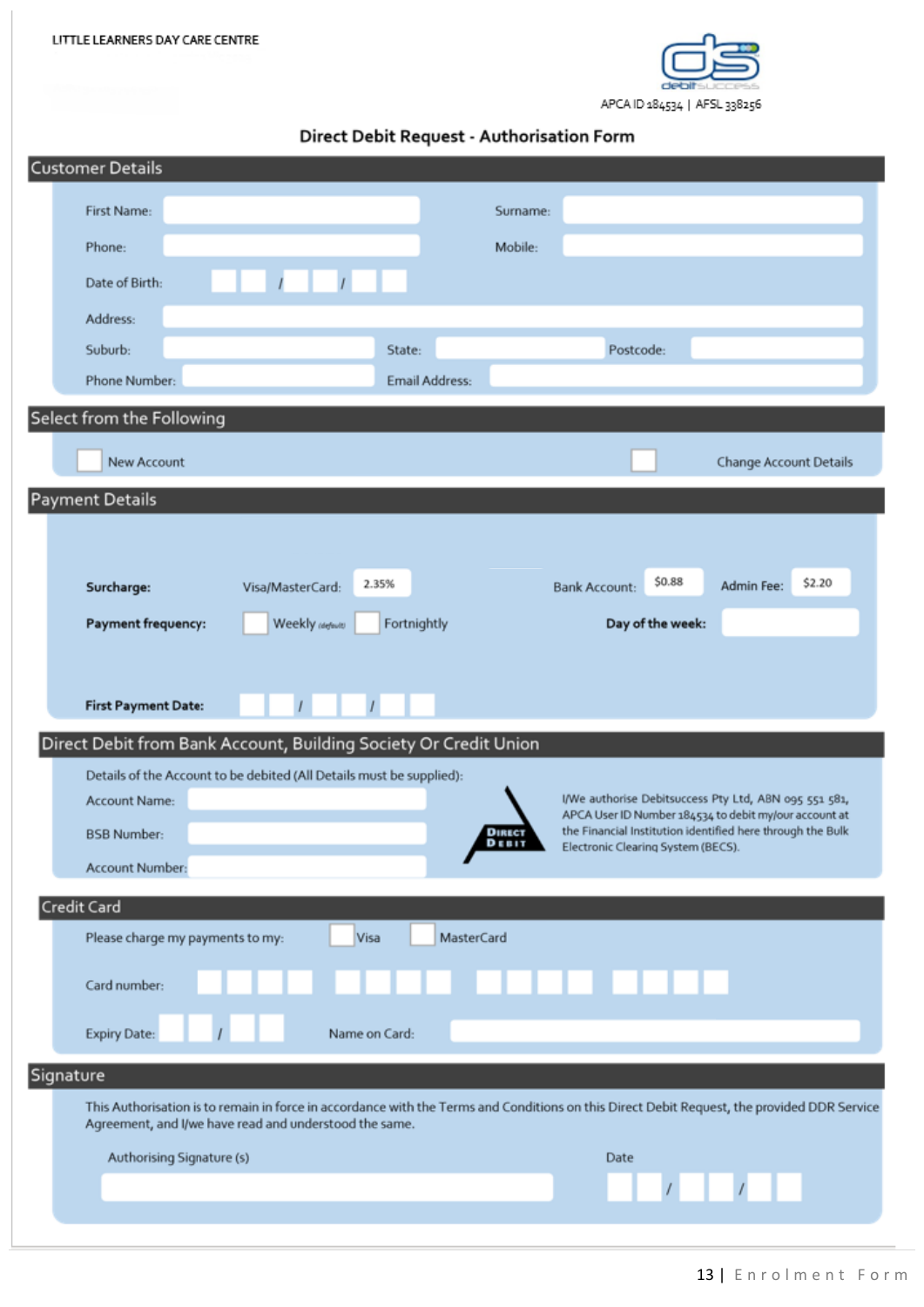

ABN 32 095 551 581 APCA ID 184534 | AFSL 338256

#### **Terms and Conditions**

#### DEBITSUCCESS DIRECT DEBIT REQUEST (DDR) SERVICE AGREEMENT

This Agreement is designed to explain what your obligations are when undertaking a Direct Debit arrangement involving Debitsuccess. It also details what our obligations are to you and forms part of the terms and conditions of your Direct Debit Request (DDR) and should be read in conjunction with your DDR **Authorisation Form** 

#### **INITIAL TERMS**

I/We authorise Debitsuccess Pty Limited (ACN: 005 551 581) APCA User ID 184522 to make periodic debits on behalf of the "Business" as indicated on DDR Authorisation Form (herein referred to as the Business).

I/We acknowledge that if specified by the Business, in addition to the agreed periodic debits set out in the DDR Authorisation Form, administration/setup, variation, reversal, dishonour, or processing fees may also apply and be debited under the DDR as instructed by the Business.

#### **RELATIONSHIP**

I/We acknowledge that Debitsuccess is acting as an agent of the Business and that Debitsuccess does not provide any goods or services, and has no express or implied liability in relation to the goods and services provided by the Business or the terms and conditions of any agreement with the Business.

#### **CLEARED FUNDS**

I/We acknowledge that is my/our responsibility to ensure that there are sufficient cleared funds in the nominated account by, and at all times on, the due date of the payment ("Day to Debit") to enable the direct debit to be honoured on the Day to Debit. I/We acknowledge and agree that sufficient funds will remain in the nominated account until the direct debit amount has been debited from the account and that if there are insufficient funds available when the debit is attempted, I/we agree that I/we will be responsible for any fees and charges that may be charged by my/our Financial Institution.

#### **VARIATIONS TO DEBIT TERMS**

I/We authorise the Business to vary the amount of the payments from time to time if provided for within my/our agreement with the Business. I/We authorise Debitsuccess to vary the amount of the payments upon instructions from the Business, and where such instructions from the Business are received by Debitsuccess, I/we do not require Debitsuccess to notify me/us of such variations to the debit amount.

I/We acknowledge that Debitsuccess/Business is to provide 44 days' notice if proposing to vary the terms of the debit arrangements otherwise than as provided for herein.

I/We acknowledge that my/our requests to vary, defer or stop the debit arrangement must be directed to the Business.

#### **CANCELLING THESE DEBIT TERMS**

I/We understand that I/we are able to cancel this DDR by requesting this of the Business or my/our Financial Institution, and I/we acknowledge that cancellation of the authority to debit my/our account will not terminate my/our agreement with the Business or remove my/our liability to make the payments I/we have agreed to.

#### **NON WORKING DAY**

When the day to debit falls on a weekend or public holiday the debit will be initiated on the next working day.

#### **DISHONOURED PAYMENTS**

I/We acknowledge that:

(a) if a debit is returned by my/our Financial Institution as unpaid, I/we will be responsible for any Debitsuccess fees and charges (currently up to \$14.95 for each unsuccessful debit), in addition to any Financial Institution charges and collection fees (including, but not limited to, any fees of solicitors and collection anents annointed by Debitsuccess): and

(b) Debitsuccess may attempt to re-process any unsuccessful payments as advised by the Business and/or add such unsuccessful payment to any future payments.

#### **ACCURACY OF INFORMATION**

I/We acknowledge that it is my/our responsibility to ensure that the details entered on the DDR Authorisation Form are correct and that Debitsuccess is not liable to the extent that any such details are wrong and this causes a required payment to be missed. In addition, where I/we are paying the required payments by credit card and have entered the details of the credit card on the DDR Authorisation Form, I/we agree that Debitsuccess may continue to debit from the credit card in accordance with the terms of this Agreement to the extent that the credit card has expired, and that it wholly my/our responsibility to provide details of any replacement credit card to Debitsuccess via the Business.

#### **DISPUTES**

I/We acknowledge that any disputes regarding debit payments will be directed to the Business. If no resolution is forthcoming, I/we understand that I/we are to direct any such dispute to my/our Financial Institution.

#### OTHER AUTHORISATIONS

I/We authorise:

The Debitsuccess to verify details of my/our account with my/our Financial Institution; and

The Financial Institution to release information allowing Debitsuccess to verify my/our account details. (b)

#### **INFORMATION SECURITY**

Debitsuccess agrees that it will make reasonable efforts to keep your information contained in the DDR (including account details) and any other information that we have about you confidential and secure, and will ensure that any of our employees or agents who have access to information about you do not make any unauthorised use, modification, reproduction or disclosure of that information.

#### Debitsuccess will only disclose information that we have about you:

- (a) to the extent specifically required by law; or
- (b) for the purposes of this Agreement (including disclosing information in connection with any query or claim).

Should you have any queries in relation to these terms and conditions contact Debitsuccess Pty Ltd. PO BOX 5567, Stafford Heights QLD 4053 Phone: 1800 956 959 E-mail: qkclients@debitsuccess.com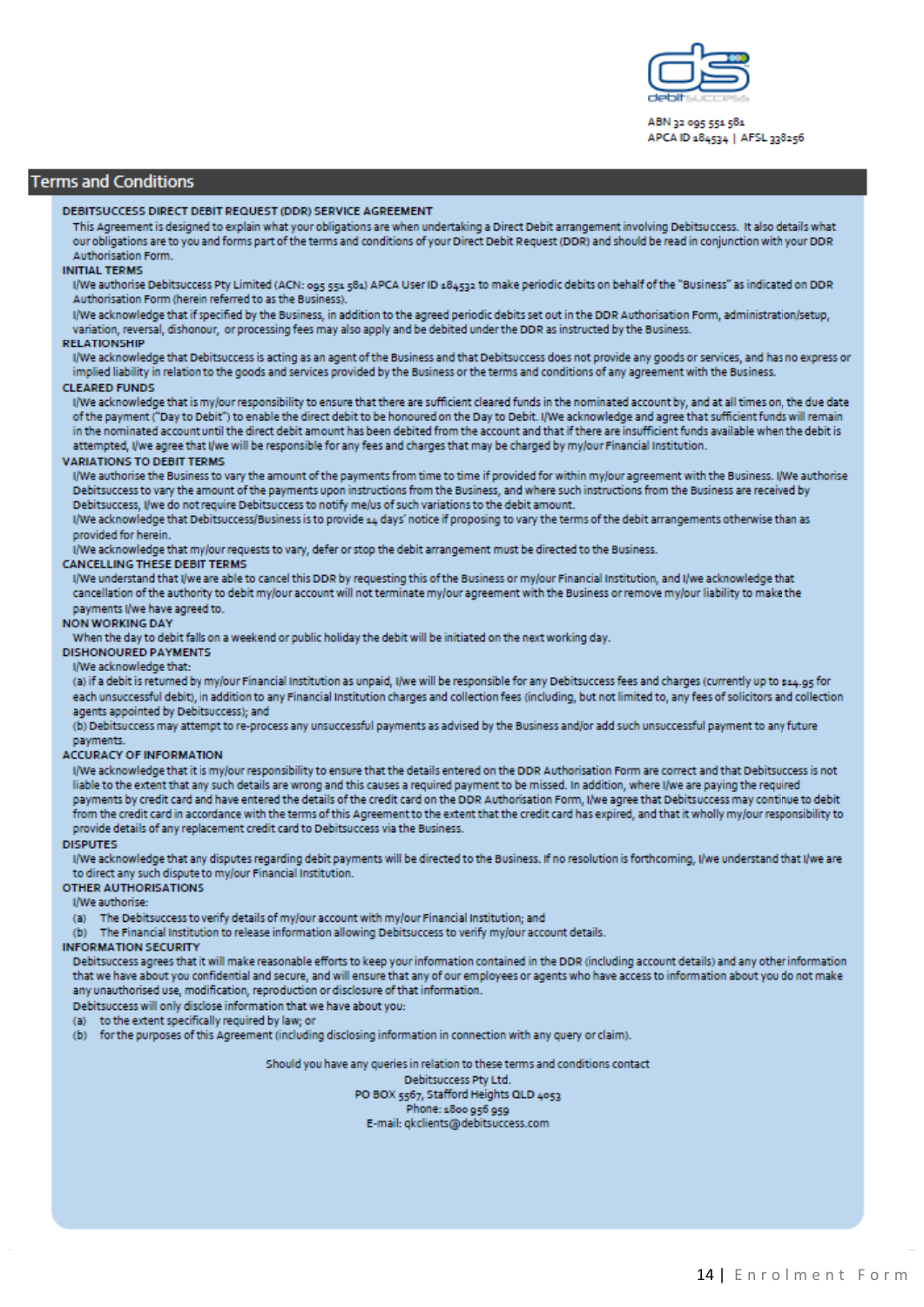## Photographs and Video Consent

I (Name) …………………………………………….. as the parent / guardian of a child / children at Little Learners Day

Care Centre, agree to the following:

- I understand that my child / children listed below, may be photographed during normal daycare hours, excursions, or other centre activities.
- I understand that these photographs / video may be used for the purpose of observing the child, to understand what the child is learning, and show the development of the child.
- I understand that these photographs / video may be used in promoting the child care service, either in print, on our website, on Instagram, or on our Facebook page.

In accordance with our Photographs and Video Recording Policy, we will only use photographs of children, where we have parental permission.

Little Learners Day Care Centre will take all necessary measures to ensure these images are used solely for the purposes they are intended.

| Parent / Guardian Name:      |        |               |       | Relationship to Child |
|------------------------------|--------|---------------|-------|-----------------------|
| Child 1 Name:                |        | Child 2 Name: |       |                       |
| Child 3 Name:                |        | Child 4 Name: |       |                       |
| Address:                     |        |               |       |                       |
| Suburb:                      | State: |               |       | Postcode:             |
| Parent / Guardian Signature: |        |               | Date: |                       |

**We have a centre Facebook page, and Instagram account to allow families to see what their children have been participating in.** 

**If you do not want photos of your child to be uploaded to Facebook or Instagram, please sign the box below:**

| NO FACEBOOK / INSTAGRAM - Parent / Guardian Signature: | Date: |
|--------------------------------------------------------|-------|
|                                                        |       |
|                                                        |       |
|                                                        |       |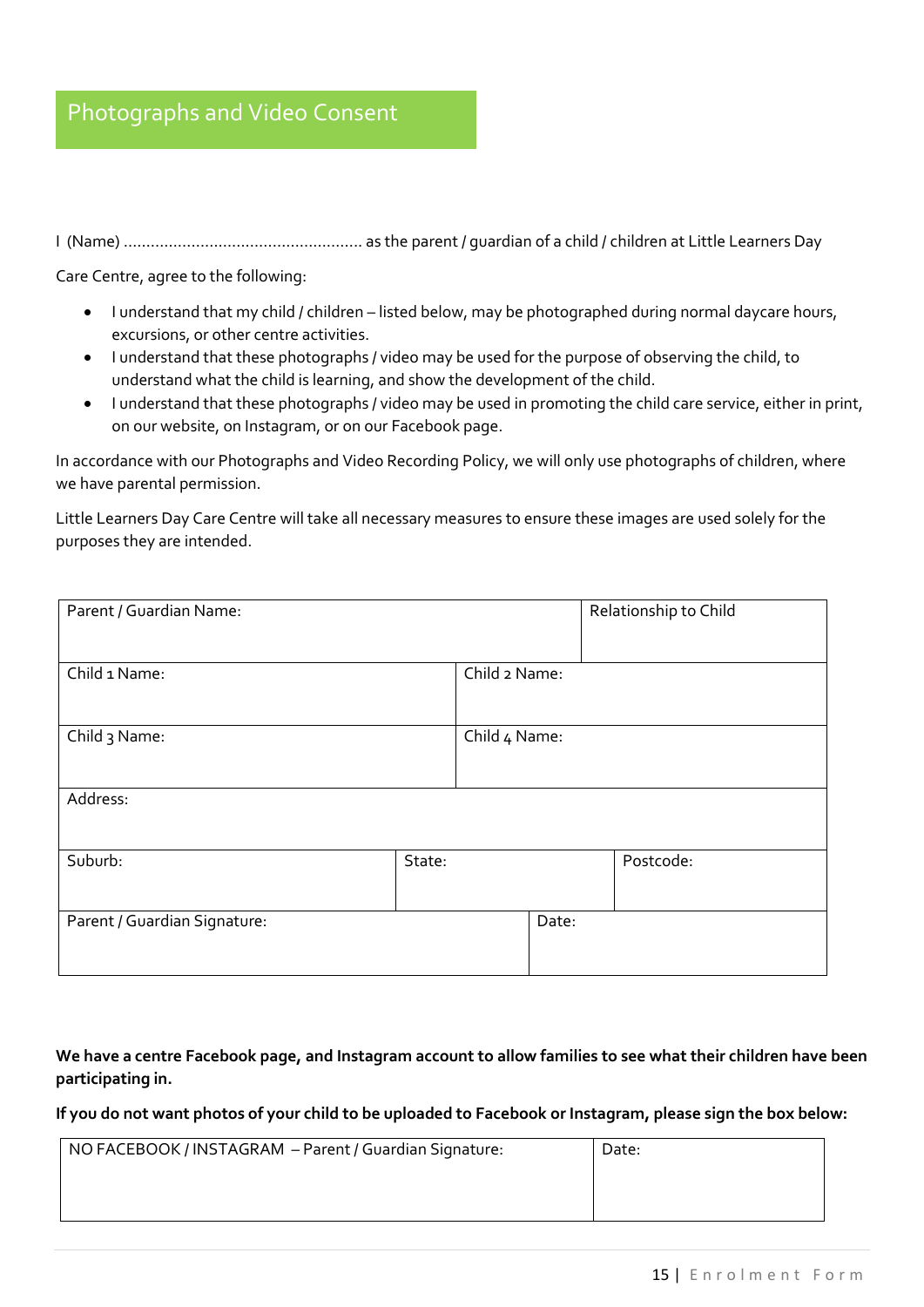## **FEE SCHEDULE**

## Little Learners – Truganina

**Address:**

2 Perennial Drive, Truganina, Vic. 3029

**Phone:**

(03) 8360 5467

**Email:**

[info@lldc.com.au](mailto:info@lldc.com.au)

**Hours of Operation:** 6:30am to 6:30pm

## Little Learners – Tarneit

**Address:**

591 Tarneit Road, Hoppers Crossing, Vic. 3029

**Phone:**

(03) 8417 1090

**Email:**

[info@tn.lldc.com.au](mailto:info@tn.lldc.com.au)

Hours of Operation: 6:30am to 6:30pm

 **We offer 2 sessions to our families.**

**12hr Session \$120.00 per day** (Child/ren can attend any time between 6.30am and 6.30pm)

A \$20 late fee will automatically be applied if child is picked up after 6.30pm

**10hr Session \$119.00 per day** (7.30am – 5.30pm.) \*\*\* applies to 10hr session only

\*\*\* A 15-minute grace period applies before and after these times.

\*\*\* A \$20 early drop off /late pickup fee will automatically be charged outside of **each** grace period.

The Department of Human Services Licenses Little Learners Day Care Centre,

D.H.S. is The statutory body responsible for child care regulations.

The telephone number of your closest Department of Human Services office is (03) 92757036.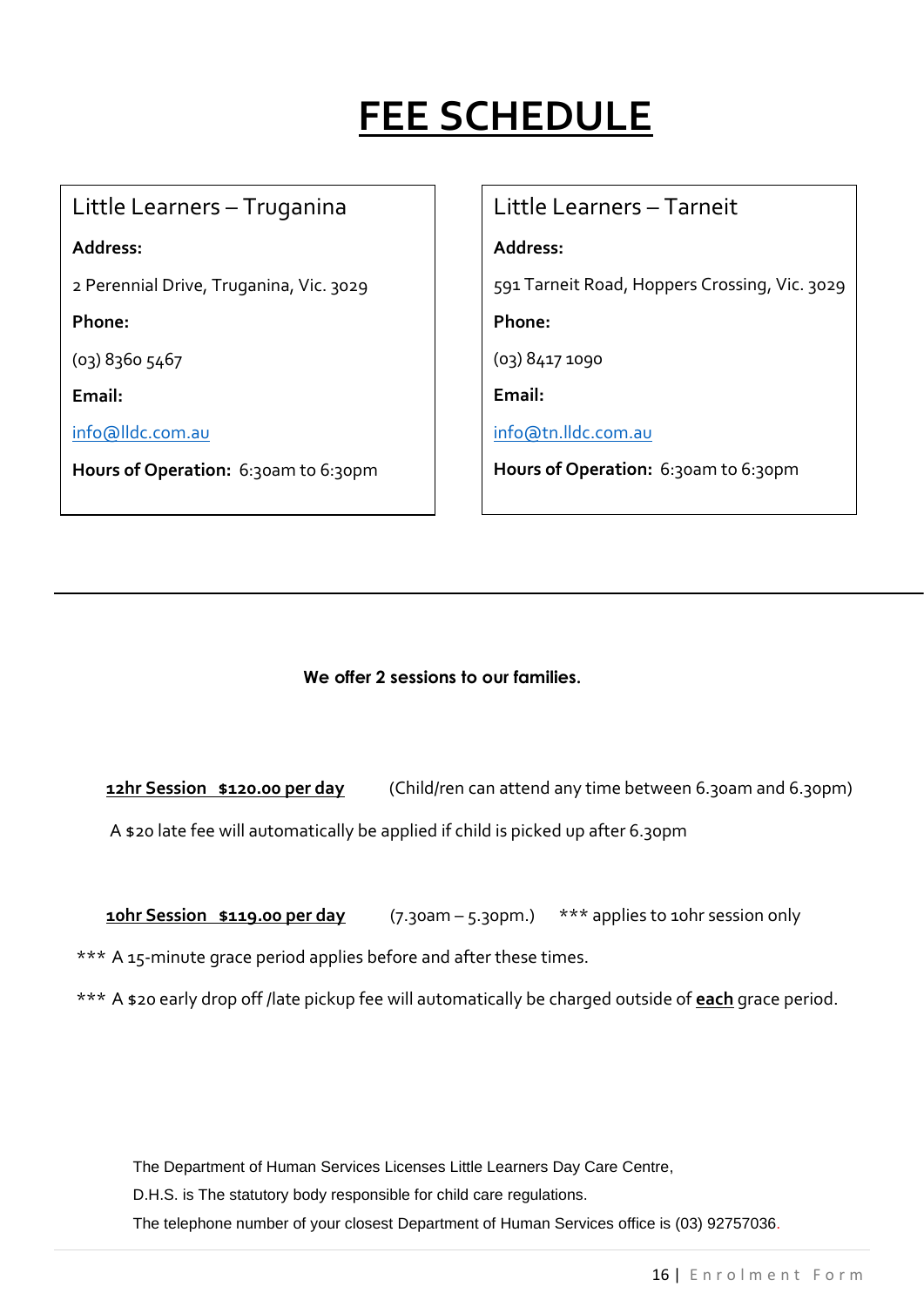## **Illness Exclusion Periods**

Please see below information regarding illnesses, and whether your child can attend childcare or not.

Also note a medical clearance letter may be required for your child to return to childcare – see below

| Infectious illness:   | Exclusion                                                                 | Medical clearance required |
|-----------------------|---------------------------------------------------------------------------|----------------------------|
| Slap Cheek            | Not needed                                                                | <b>No</b>                  |
| <b>German Measles</b> | Yes - For at least $4$ days after the                                     | Yes                        |
| (Rubella)             | appearance of the rash.                                                   |                            |
| <b>Head lice</b>      | Yes-Until an effective treatment is<br>used, and all lice are dead.       | <b>No</b>                  |
| Chicken pox           | Yes-Until all of the blisters have<br>dried completely.                   | Yes                        |
| Influenza             | Yes-Until the child is feeling well.                                      | Yes                        |
| <b>Measles</b>        | Yes - For at least $4$ days after the<br>appearance of the rash.          | Yes                        |
| Mumps                 | Yes-For at least 9 days after the<br>onset of swelling.                   | Yes                        |
| Gastroenteritis       | Yes-Until the diarrhoea/vomiting<br>has stopped for at least 24 hrs       | Yes                        |
| Diarrhoea             | Yes- Until diarrhoea has stopped for<br>at least 24 hrs since last motion | No                         |
| Vomiting              | Yes- Until vomiting has stopped for<br>at least 24 hrs since last vomit   | <b>No</b>                  |
| Whooping cough        | Yes-Until the child has taken 5 days<br>of antibiotics.                   | Yes                        |
| Hand, foot and mouth  | Yes-Until all blisters have<br>completely dried.                          | Yes                        |
| Conjunctivitis        | $\overline{Yes}$ - Until all discharge from the<br>eyes has stopped.      | Yes                        |

**Please call us to notify the centre, if your child has been confirmed with an infectious illness.**

Thank you for helping to keep our children, educators and our centre, a safe and healthy environment for everyone.